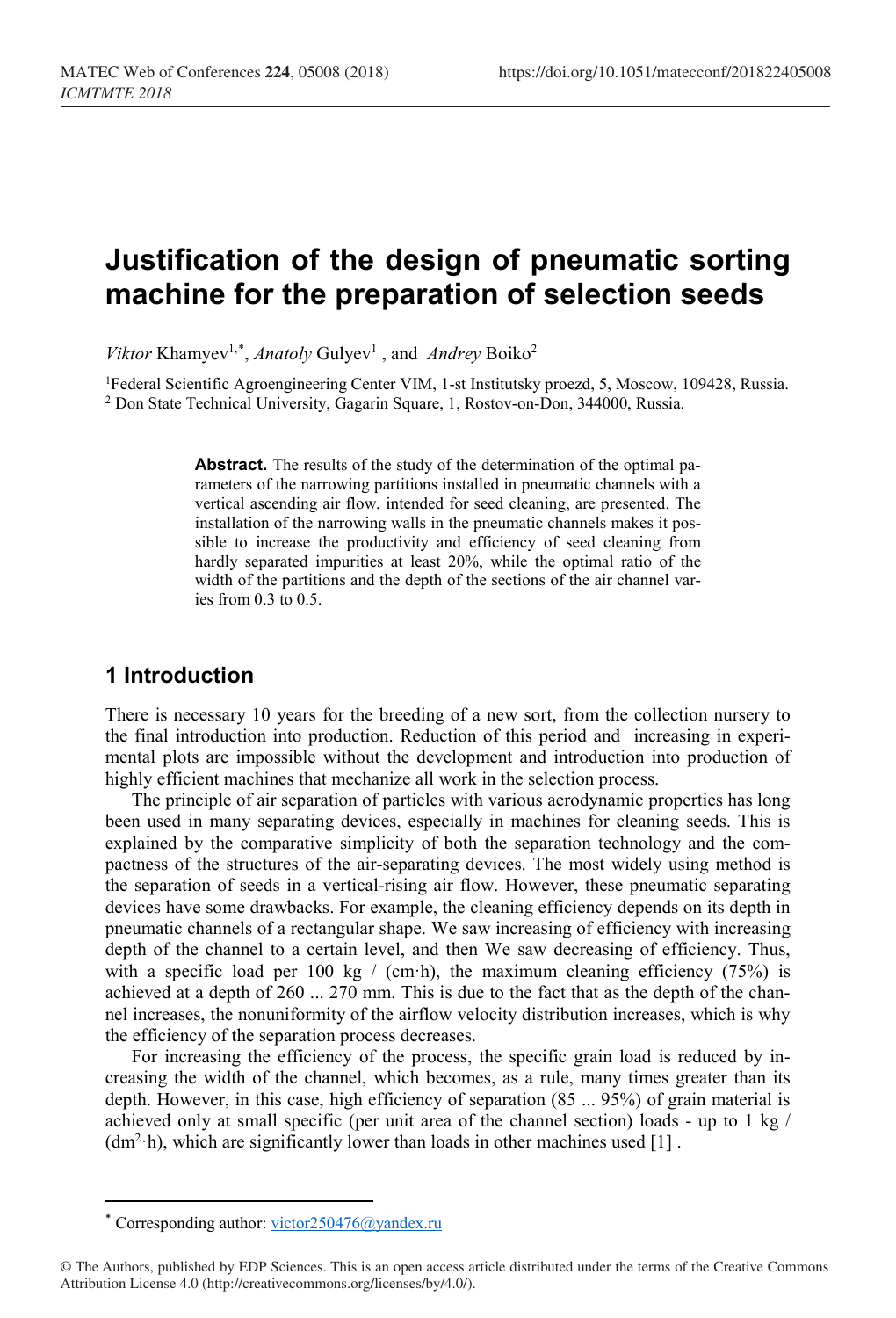Increasing the efficiency of the separation process in the pneumatic channel is possible due to the installation of specially designed devices (narrowing partitions) that stabilize the uniformity of airflow velocity distribution along the channel depth and thus ensure the possibility of using deep channels [2,6].

The aim of the study is to justification the design parameters of a pneumatic separating channel with narrowing partitions for highly efficiency selection seed separation.

### **2 Materials and methods**

The studies were carried out on a experimental installation of a seed cleaning plant (Figure. 1). The installation contains a pneumatic channel of rectangular cross-section with a width of 80 mm and a depth of 450 mm.



**Fig. 1.** View of the prototype of a plant for cleaning seeds.

On the figure. 2. It is showed the constructive scheme of the pneumatic channel, where 1 - channel frame, 2 - supporting grid, 3, 4 - windows for receiving the initial and output of the cleaned seed material, 5 - narrowing partitions, 6 - channel sections.

Pneumatic channel are operated in such way. Raw material (seeds and impurities) are put in input window (3) into channel, where exposed to an ascending airflow, sucked from above by an airflow generator (not shown).

As a result of the influence of the ascending air stream, the grain material acquires the state of a "boiling" layer, which moves from the front wall of the channel to the back, splitting into fractions. Particles of light fraction (impurity) float to the upper layers of the grain flow. The heavier particles (seeds) stay in the lower layers of the flow of the processed material over the supporting mesh 2, touching it to some extent, depending on the speed of the air flow. The velocity of the air flow above the " boiling " layer is not sufficient to allow some light fraction particles to be taken out of the air channel. Narrowing partitions 5 are provided for reducing the cross-sectional square of the air channel, increasing the speed of the air flow over the "boiling" layer and creating conditions for the removal of light fraction particles through the baffle sections 6. Depending on the thickness of the layer of the material being processed along the supporting grid 2 from the window 3 to the window 4, the clearance (*h)* is adjusted by moving up or down the partitions 5 as a whole.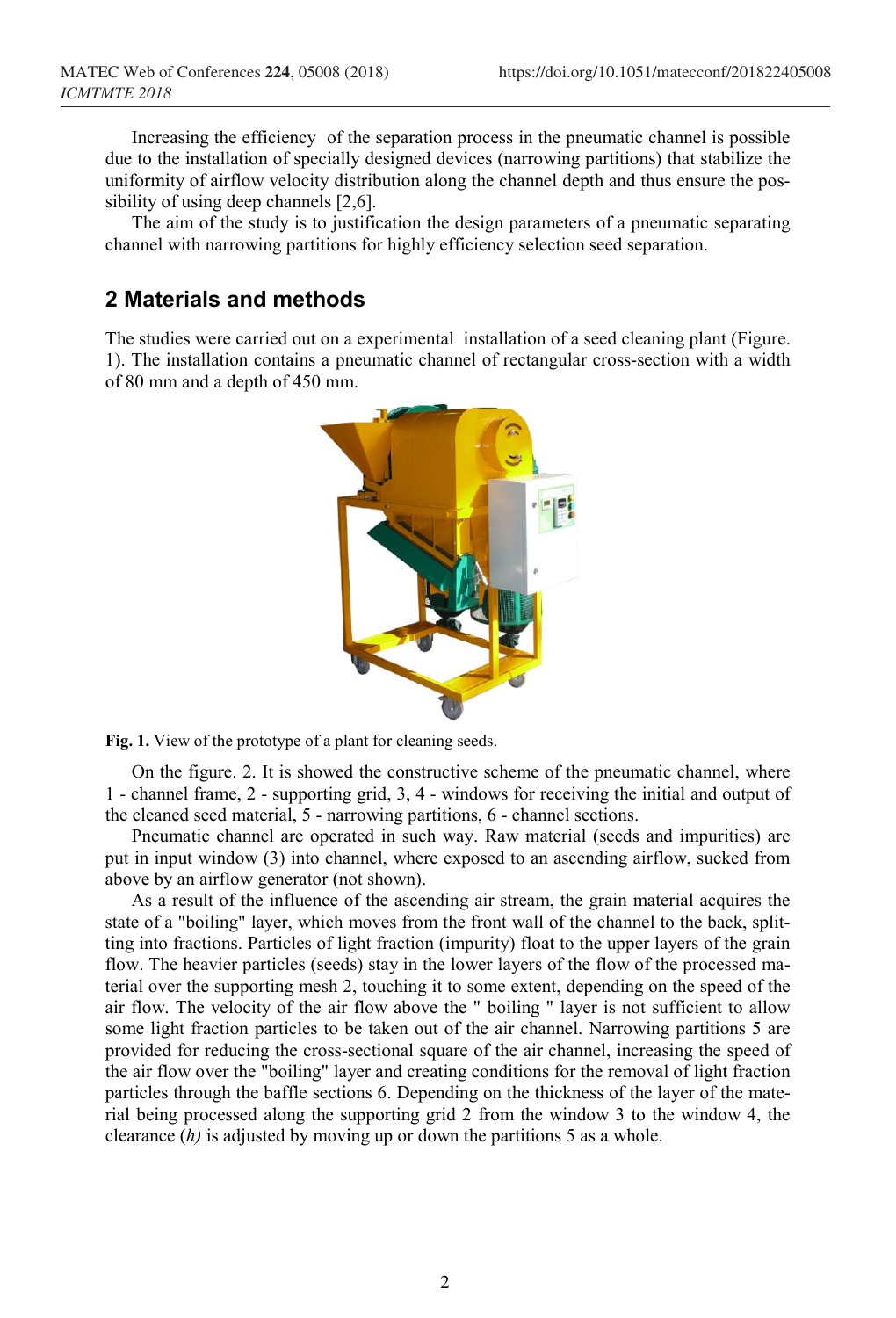

**Fig. 2.** Constructive scheme of a pneumatic channel of a experimental sample of a plant for cleaning seeds.

We justified such results in the experiments:

1. The optimum ratio of the width b of the constriction partitions and the depth  $d = 150$ mm of the channel section (b  $/$  d), the specific grain loading in the channel being 3 kg  $/$ (cm2 h), the width of the partitions : 0 (without partitions) 45, 70, 90, 95 and 120 mm, and the angle  $\alpha$  of the partition (Figure 2) took an arbitrary equal to 50 degrees. The amount of the main component in the waste was not more than 10% in this experiment.[3,4,5].

2 Optimal angle  $\alpha$  of the partition (Figure 2) for different specific grain loads,  $\alpha$  being taken as 0 (without partitions), 30, 45 and 60 degrees.

After justifying the main parameters of the narrowing partitions, comparative studies were carried out to determine the completeness of the weed separation at various specific grain loads at the facilities: the Petkus air separator K-293, a pneumatic channel without partitions and with baffles installed at a height h (Fig.2) of 50 and 70 mm.

The plants were filled with a hard-to-separate two-component grain mixture with a moisture content of 11.4%, consisting of wheat seeds (main material) and oats (at-mix) in an amount of 165 pieces per 1 kg. The efficiency of material separation was evaluated through the completeness of the isolation of the ε weed (oats) and the loss of the ξ main component (wheat). The experiments were carried out in triplicate repetition, the relative error of the sample mean (accuracy of the experiments) was less than 5% with a confidence probability of 0.9.

#### **3 Results and discussions**

It was presented graph of the completeness of the oat grain separation ε from the ratio of the width of the baffle b and the depth of the section d of the pneumatic separating channel (Figure 3). It can be seen from the graph that the optimal b/d ratio varies from 0.3 to 0.5, with the completeness of the separation between 80 and 90%.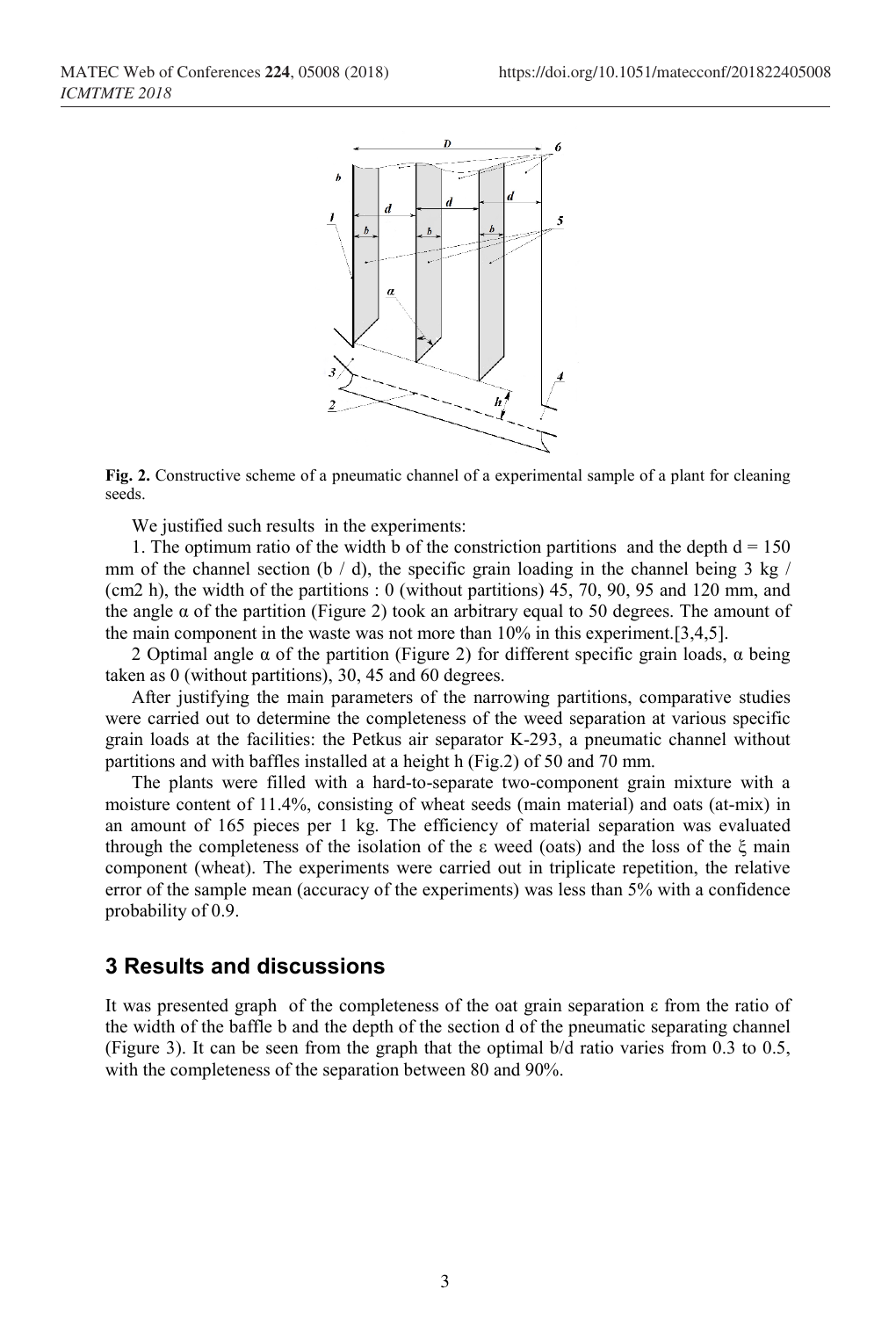

**Fig. 3.** Graph of the dependence of the completeness of oat grain allocation ε on the ratio of the width of the constricted partitions b and the depth of the section d of the air separation channel.

It was presented graphs of the dependence of the completeness of the emission of ε oats and the losses of wheat seeds on the specific grain load at different angles  $\alpha$  of the constricted baffles (Figures 4,5). In this experiment, the width b of the septum was 90 mm. It can be seen from the graphs that the optimal angle  $\alpha$  of the partition is 45 degrees, with admissible losses up to 10% [].



**Fig. 4.** Graph of the dependence of the completeness of the oat grain allocation ε on the specific grain load of the initial material q. kg/( $cm<sup>2</sup>·h$ )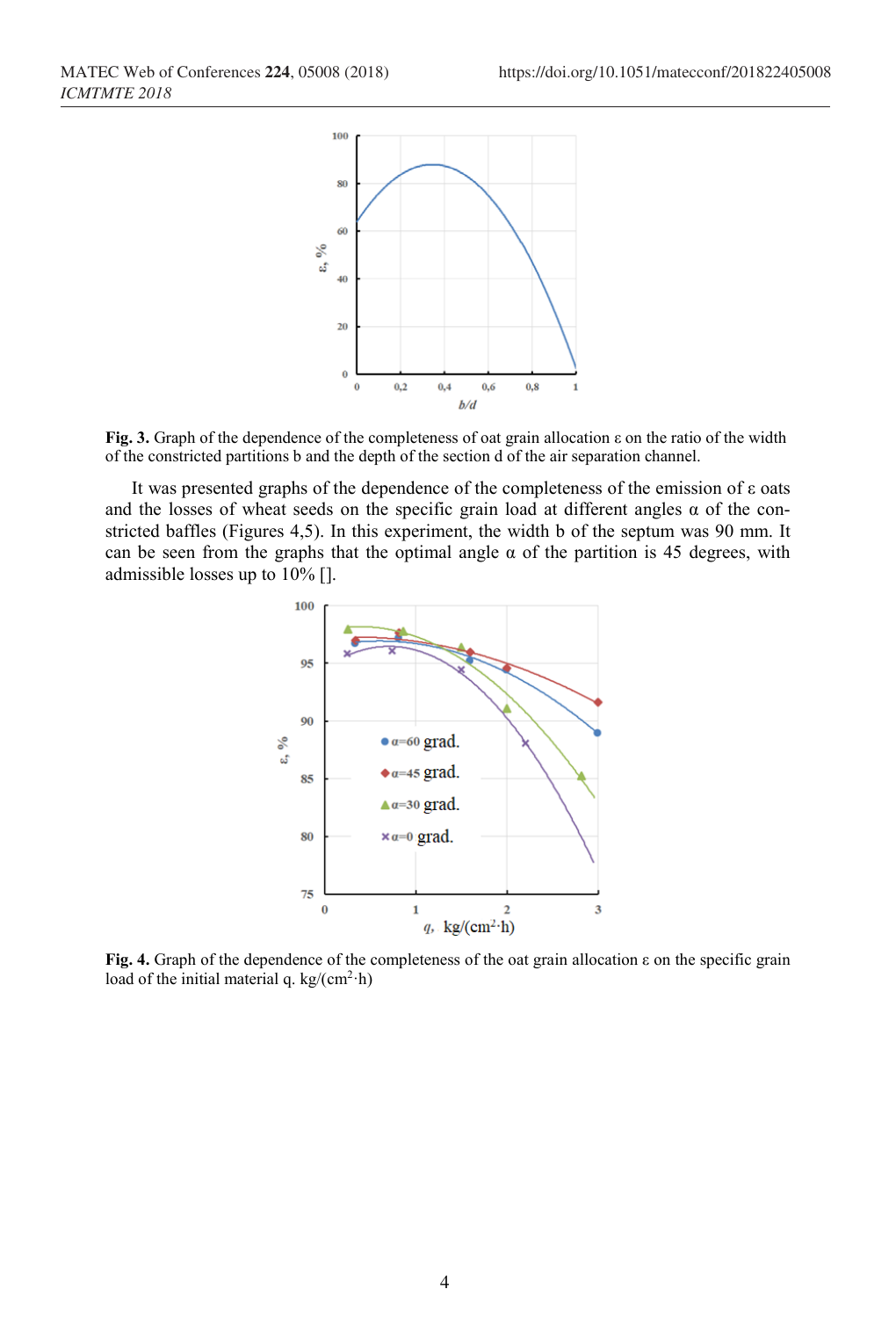

**Fig. 5.** The graph of the dependence of losses of wheat seeds ξ in wastes from the specific grain load of the initial material q.

It was presented results of comparative studies, which showed that the installation in the pneumatic channel of the narrowing partitions increases the completeness of the emission of waste impurities. So, at a specific grain load of 2.5 kg / (cm2  $\cdot$  h), the maximum total isolation  $\varepsilon = 96.7\%$  at the channel with the partition installed at a height of h = 50 mm (Figures 6).. If we compare by the specific grain loads, then for the fullness of the release, ε  $= 98.0\%$  in the air channel with the partition (h = 50) q = 1.88 kg / (cm2 · h), and in the K-293 pneumatic channel Petkus  $q = 1$ , 25 kg / (cm2 · h) and taking into account the crosssectional areas of the compared canals (in K-293 25 cm2, and in the experimental sample of the installation 360 cm2), the production capacity of the pneumatic channel of the pilot plant  $(677 \text{ kg}/\text{h})$  is greater than the productivity K-293  $(62.5 \text{ kg}/\text{h})$  in 10 times.



**Fig. 6.** Graph of the dependence of the completeness of the oat grain allocation ε on the specific grain load of the initial material q.